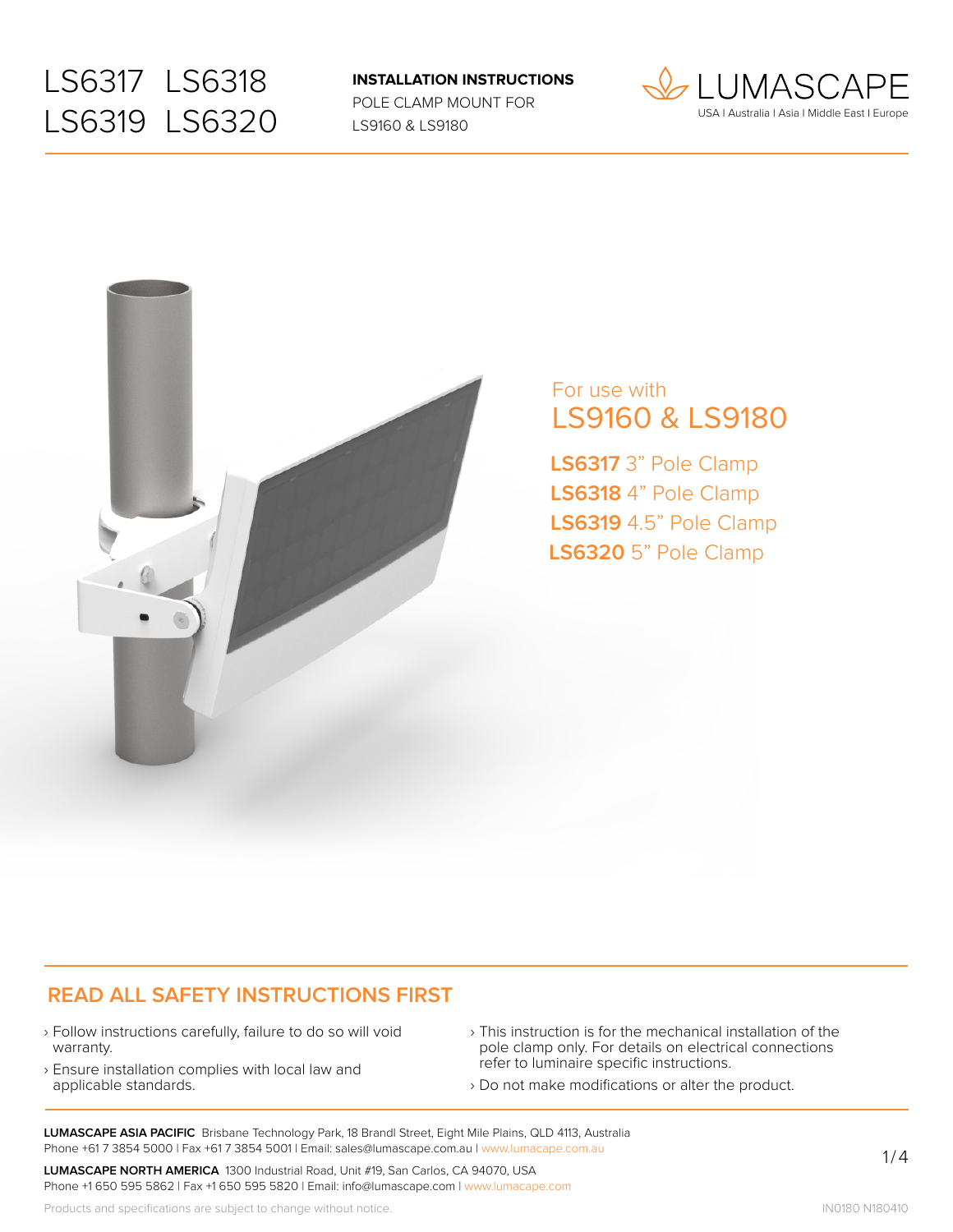**INSTALLATION INSTRUCTIONS**

POLE CLAMP MOUNT FOR LS9160 & LS9180



### Assemble Brace and Mounting Bracket

**Step 1** Start by attaching the brace to the pole mounting bracket as shown below. Get all the components into place, do not assemble the bracket until you got it around the pole as shown in step 2. NOTE: remember to insert the hex nut into the back of the mounting bracket.



**LUMASCAPE ASIA PACIFIC** Brisbane Technology Park, 18 Brandl Street, Eight Mile Plains, QLD 4113, Australia Phone +61 7 3854 5000 | Fax +61 7 3854 5001 | Email: sales@lumascape.com.au | www.lumacape.com.au

**LUMASCAPE NORTH AMERICA** 1300 Industrial Road, Unit #19, San Carlos, CA 94070, USA Phone +1 650 595 5862 | Fax +1 650 595 5820 | Email: info@lumascape.com | www.lumacape.com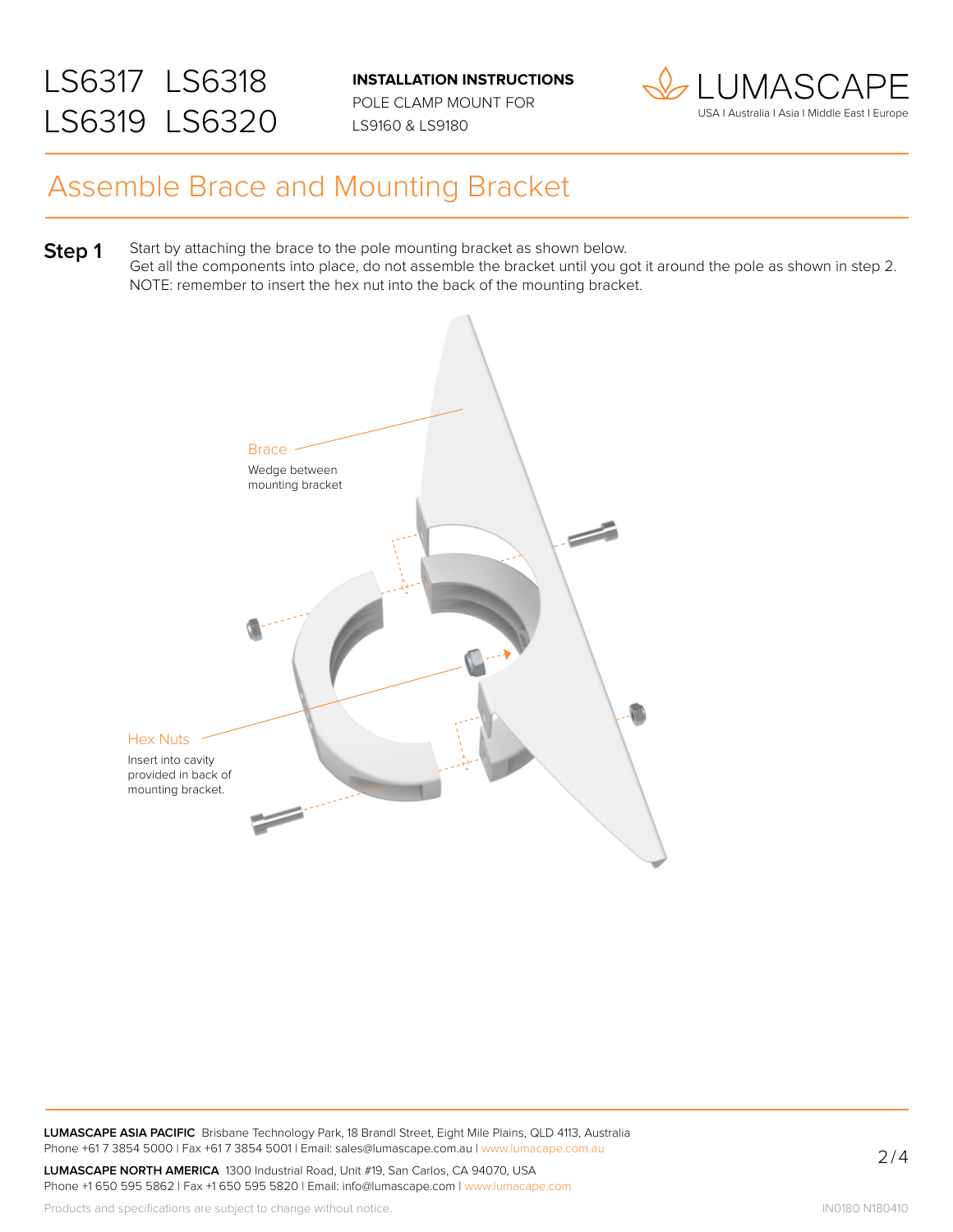**INSTALLATION INSTRUCTIONS**

POLE CLAMP MOUNT FOR LS9160 & LS9180



### Attach Bracket and Brace Assembly to Pole

**Step 2** Put the brace and pole mounting bracket around the pole and tighten screws. Make sure cap head screws face in opposite direction to brace to allow easy access. HINT: Leave one of the mounting screws a bit loose, so you can rotate the bracket around the pole. Once it faces into the desired orientation, tighten the second screw to lock the bracket into place.





**LUMASCAPE ASIA PACIFIC** Brisbane Technology Park, 18 Brandl Street, Eight Mile Plains, QLD 4113, Australia Phone +61 7 3854 5000 | Fax +61 7 3854 5001 | Email: sales@lumascape.com.au | www.lumacape.com.au

**LUMASCAPE NORTH AMERICA** 1300 Industrial Road, Unit #19, San Carlos, CA 94070, USA Phone +1 650 595 5862 | Fax +1 650 595 5820 | Email: info@lumascape.com | www.lumacape.com

Products and specifications are subject to change without notice.